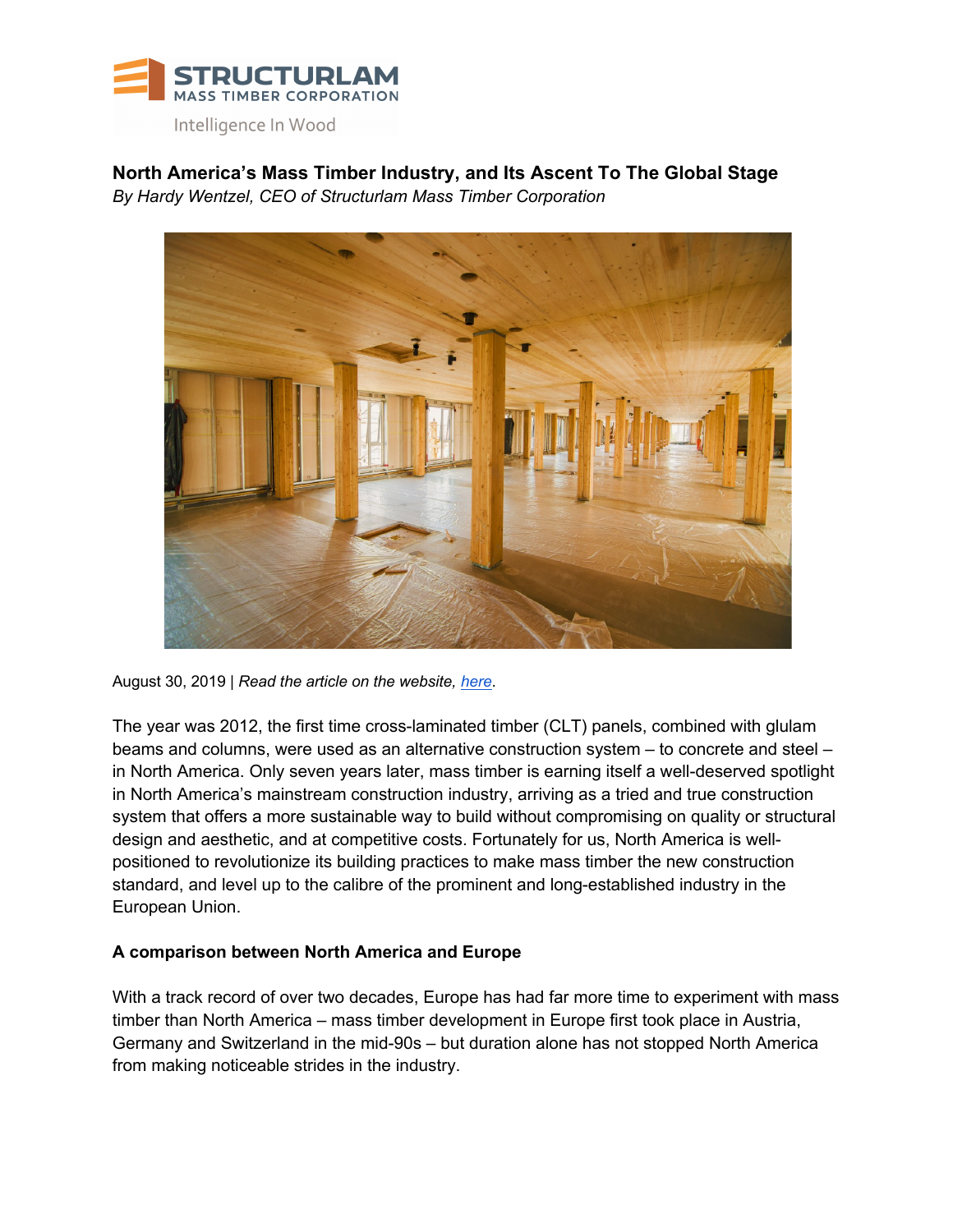

A deeply rooted culture of building with wood means that North America has one of the highest usages of wood per capita in construction applications. This wood culture allows builders, owners, and developers to incorporate wood, not only in mid-rise buildings, but in multi-family residential and non-residential applications because of their comfortability with wood as a building material.

Our softwood lumber industry has provided great value to mass timber manufacturing, supplying lumber from some of the most productive, sustainable, and cost-competitive timberlands in the world. Furthermore, this softwood lumber industry provides standardized lumber products by dimension, grade, and length that are regulated by third-party grading agencies, creating a large wood basket across Canada and the US that is traded as a true market-driven commodity. The adoption rate of mass timber since its first appearance in North America in 2012 continues to occur at a fast pace. Consider that the North American mass timber market, having emerged a mere seven years ago, underwent the codification of CLT into both the Canadian and US building codes only a few years later between 2015 and 2016. North America also has a binational manufacturing standard that conforms to the design requirements listed in the Canadian and US building codes for CLT and glulam building products – another area in which Europe is lagging the North American market.

The quality assurance process, for CLT and glulam, aligns with manufacturing standards in North America, which is also controlled by third-party auditors and held up against lumber grading rules that assess design property compatibility, heat and moisture durability, and fire performance. These rigorous processes have yet to be established in the EU, making it a point of pride for the North American mass timber industry.

Another contributor to the rapid growth of North America's mass timber industry is the number of economies involved. 28 countries, and therefore economies, make up the EU, but there are only two in North America. Given the shared 'building with wood' culture with the US, North America as a whole finds itself with fewer regulatory barriers and approvals to go through. Many countries in the EU, however, have a construction culture that is focused primarily around concrete and masonry, making it much more difficult to impart the viewpoint of mass timber as a sustainable construction alternative to these mainstream building materials. With manufacturing standards already in place in North America, we find ourselves in a favourable position.

## **Laying the foundation for mass timber's inevitable growth**

North America has demonstrated its expertise in building with mass timber through its usage in a wide range of building typologies – anything from a multi-family development, to Silicon Valley's tech campuses, to Vancouver-based UBC Brock Commons Tallwood House, and Carbon12 in Portland, Oregon. Each project, regardless of its building typology, successfully showcases the versatility of mass timber as a valuable building material that offers, without